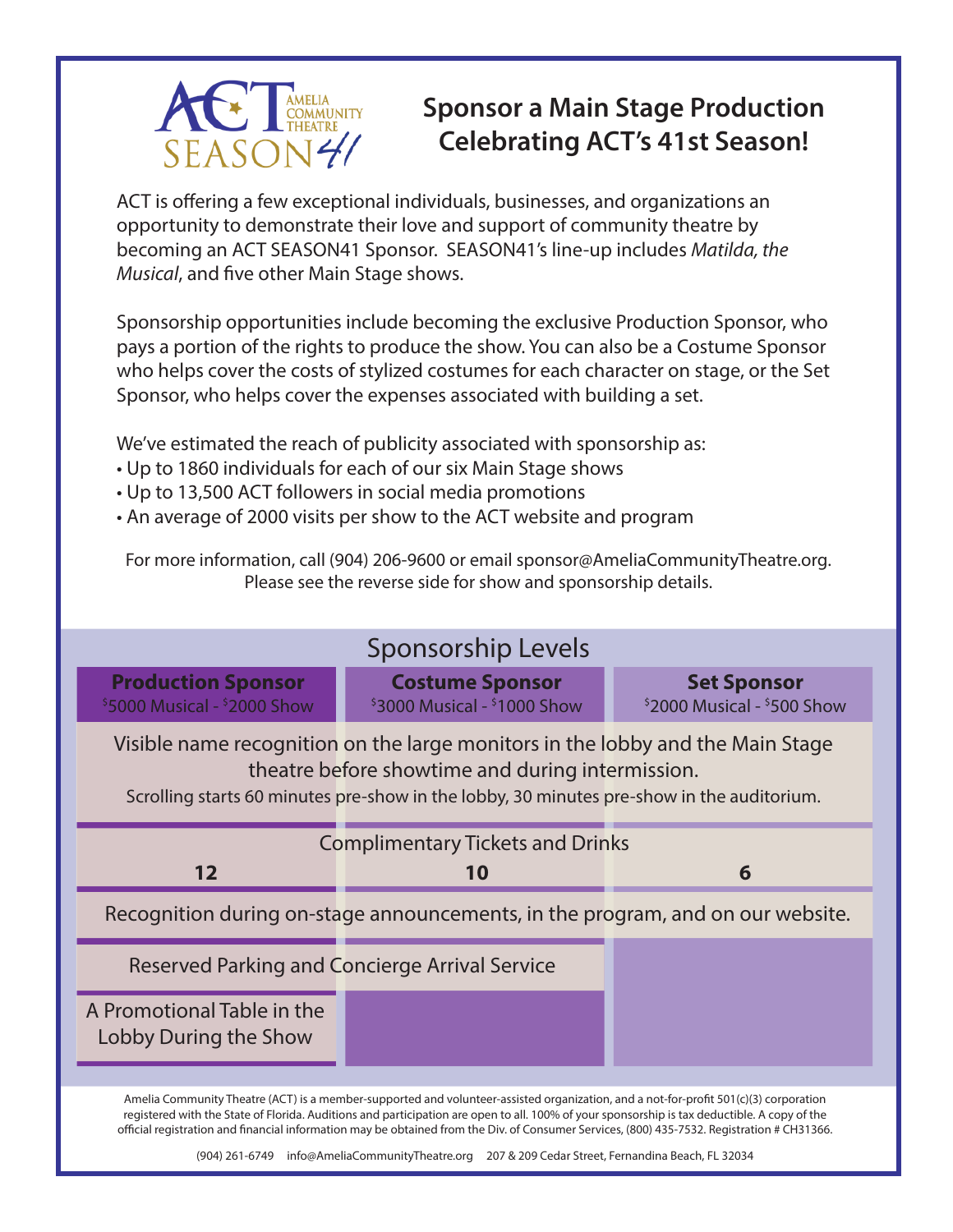

#### **2021-2022 Sponsorships Celebrating ACT's 41st Season!**

Thank you so much for being interested in sponsoring Amelia Community Theatre this season! We are deeply grateful for your support.

Because of limited and exclusive sponsorship opportunities this season, there are two easy ways to reserve and confirm your sponsorship selection. You may call the dedicated sponsorship hotline at (904) 206-9600 or email your name, phone number, and desired selection to sponsor@AmeliaCommunityTheatre.org.

Once your selection is confirmed, you can make a sponsorship payment through the ACT Box Office, online, or by mail. In addition to being open for performances, the box office is open 11 am - 1 pm Wednesday, Thursday, and Friday.

To see our current sponsors and the availability of upcoming sponsorship opportunities, visit AmeliaCommunityTheatre.org/sponsor.

| <b>Timeslot</b>  | <b>Show Title</b>                                   | <b>Production</b> | <b>Costumes</b> | <b>Set</b> |
|------------------|-----------------------------------------------------|-------------------|-----------------|------------|
| October<br>2021  | <b>Flaming Idiots</b>                               | \$2000            | \$1000          | \$500      |
| December<br>2021 | <b>Miss Bennet</b><br><b>Christmas at Pemberley</b> | \$2000            | \$1000          | \$500      |
| February<br>2022 | The Hallelujah Girls                                | \$2000            | \$1000          | \$500      |
| April<br>2022    | <b>Matilda the Musical</b>                          | \$5000            | \$3000          | \$2000     |
| June<br>2022     | <b>Radium Girls</b>                                 | \$2000            | \$1000          | \$500      |
| August<br>2022   | <b>One Man, Two Guvnors</b>                         | \$2000            | \$1000          | \$500      |

#### **2021-2022 Main Stage Sponsorships**

### **Ready to become a sponsor? Email us at sponsor@AmeliaCommunityTheatre.org or call (904) 206-9600.**

Amelia Community Theatre (ACT) is a member-supported and volunteer-assisted organization, and a not-for-profit 501(c)(3) corporation registered with the State of Florida. Auditions and participation are open to all. 100% of your sponsorship is tax deductible. A copy of the official registration and financial information may be obtained from the Div. of Consumer Services, (800) 435-7532. Registration # CH31366. (904) 261-6749 info@AmeliaCommunityTheatre.org 207 & 209 Cedar Street, Fernandina Beach, FL 32034